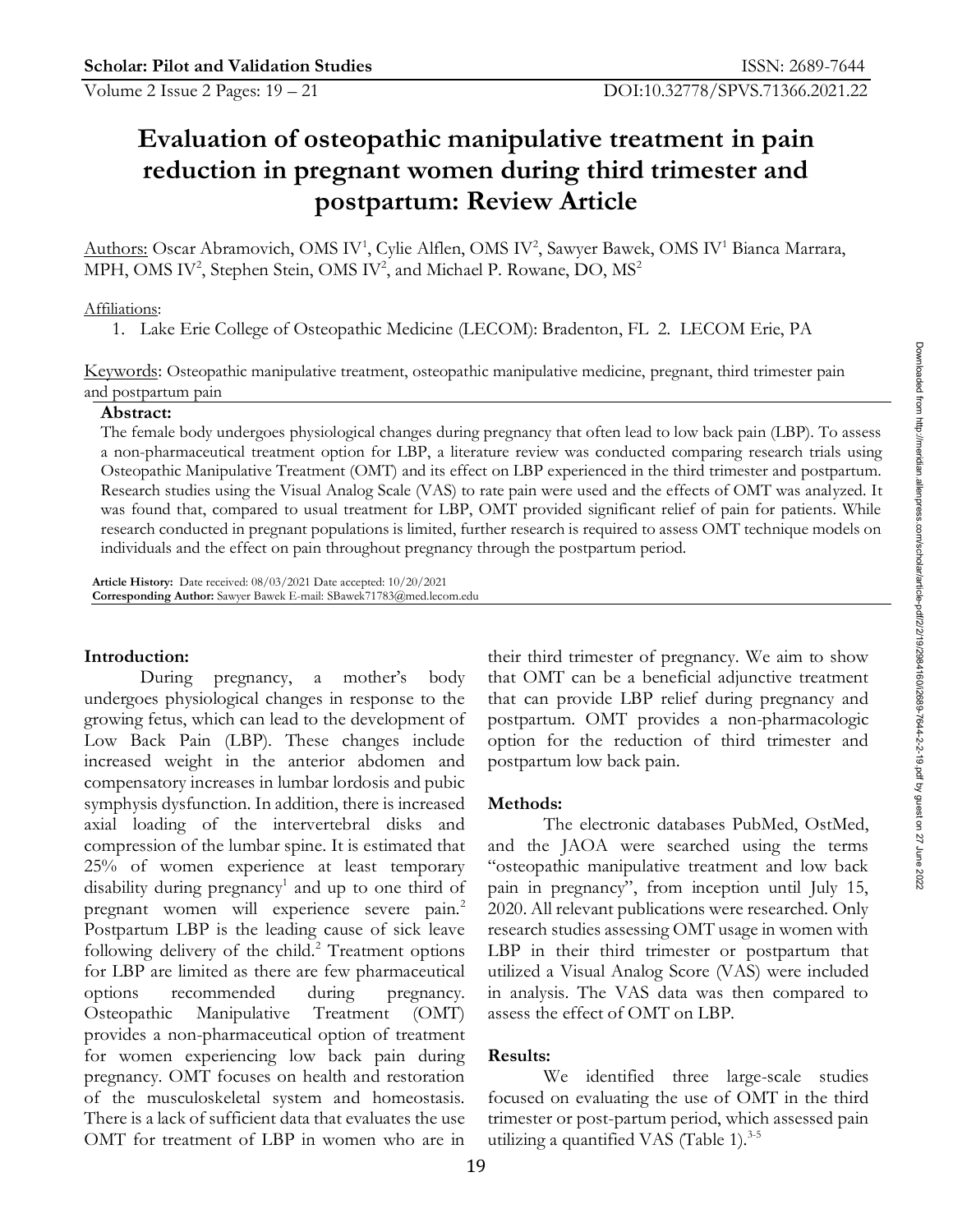### Volume 2 Issue 2 Pages: 19 – 21 DOI:10.32778/SPVS.71366.2021.22

| Table 1: Summary of characteristics and findings only groups, respectively (see Figure 1 and 2). These |                                                    |
|--------------------------------------------------------------------------------------------------------|----------------------------------------------------|
| of included papers                                                                                     | ndings indicated significant treatment effects for |

| Study Period                                                                           | During<br>Pregnancy                                                                                                                                                                                                                          | Postpartum                                                                                                                                                                                    | Postpartum                                                                                                                                                                                           | pain and back related functioning, with outcomes for                                                                                                                                                                                                                                                                                                                                                                                                                                                                                                                                                                                                             |  |  |
|----------------------------------------------------------------------------------------|----------------------------------------------------------------------------------------------------------------------------------------------------------------------------------------------------------------------------------------------|-----------------------------------------------------------------------------------------------------------------------------------------------------------------------------------------------|------------------------------------------------------------------------------------------------------------------------------------------------------------------------------------------------------|------------------------------------------------------------------------------------------------------------------------------------------------------------------------------------------------------------------------------------------------------------------------------------------------------------------------------------------------------------------------------------------------------------------------------------------------------------------------------------------------------------------------------------------------------------------------------------------------------------------------------------------------------------------|--|--|
| Author and                                                                             | Hensel et al.,                                                                                                                                                                                                                               | Schwerla et al.,                                                                                                                                                                              | Hastings et al.,                                                                                                                                                                                     | the OMT group, similar to that of the Placebo                                                                                                                                                                                                                                                                                                                                                                                                                                                                                                                                                                                                                    |  |  |
| Year                                                                                   | $2015^3$                                                                                                                                                                                                                                     | 2015 <sup>4</sup>                                                                                                                                                                             | 2016 <sup>5</sup>                                                                                                                                                                                    | Ultrasound Treatment (PUT), but both groups were                                                                                                                                                                                                                                                                                                                                                                                                                                                                                                                                                                                                                 |  |  |
| Country                                                                                | <b>USA</b>                                                                                                                                                                                                                                   | Germany                                                                                                                                                                                       | <b>USA</b>                                                                                                                                                                                           | significantly improved compared to Usual Care Only                                                                                                                                                                                                                                                                                                                                                                                                                                                                                                                                                                                                               |  |  |
| Study Design                                                                           | Randomized<br>Control Trial                                                                                                                                                                                                                  | Randomized<br>Control Trial                                                                                                                                                                   | Case series                                                                                                                                                                                          | (UCO).                                                                                                                                                                                                                                                                                                                                                                                                                                                                                                                                                                                                                                                           |  |  |
| Study<br>Objective                                                                     | Evaluate the<br>efficacy of OMT<br>to reduce LBP<br>and improve<br>functioning<br>during the third<br>trimester in<br>pregnancy.                                                                                                             | Evaluate the<br>effectiveness of<br>OMT in<br>women with<br>persistent LBP<br>and functional<br>disability after<br>childbirth.                                                               | Investigate the<br>effects of OMT<br>on postpartum<br>pain; the<br>location,<br>quality, and<br>timing of pain.                                                                                      | Figure 1: Visual Analog Score (VAS) differences<br>on pain levels<br>Downloaded from<br>$\mathbf{1}$<br>$\overline{\varkappa}$<br>$\mathbb O$                                                                                                                                                                                                                                                                                                                                                                                                                                                                                                                    |  |  |
| No. of Patients<br>in Trial<br>(No. of)<br>dropouts)                                   | 400 women<br>99 women<br>completed all 7<br>visits<br>357 women<br>completed at<br>least 4/7 visits                                                                                                                                          | 80 women (3<br>dropouts)                                                                                                                                                                      | 59 women                                                                                                                                                                                             | Score Differences<br>$\times^{\star}$<br>$\overline{\mathsf{X}}$<br>$^{\rm -1}$<br>$\Box$ OMT<br>$-2$<br>http://meridian.al<br>$\Box$ PUT<br>$-3$<br>$\overline{\ast}$<br>VAS<br>$\Box$ UCO<br>$-4$<br>$-5$<br>$\overline{\mathsf{X}}$                                                                                                                                                                                                                                                                                                                                                                                                                           |  |  |
| No. of Patients<br>(mean age)<br>a. Intervention<br>b. Control<br>c. Control           | a. 136<br>$(23.0 \text{ years})$<br>b. 131<br>$(24.1 \text{ years})$<br>c. 133<br>$(24.7 \text{ years})$                                                                                                                                     | a. 39<br>$(33.9 \text{ years})$<br>b.40<br>$(33.3 \text{ years})$                                                                                                                             | a. Not provided<br>b. No control<br>group                                                                                                                                                            | $-6$<br>enpress<br>Scwerla et. al<br>Hensel et. al<br>Hastings et. al<br>Research Studies<br>OMT: osteopathic manipulative treatment, PUT: ultrasound<br>treatment, UCO: usual care only                                                                                                                                                                                                                                                                                                                                                                                                                                                                         |  |  |
| Treatment<br>Type $(No.)$<br>a. Intervention<br>b. Control<br>c. Additional<br>Control | a. OMT (7)<br>b. Placebo<br>ultrasound<br>treatment (PUT)<br>c. Usual care<br>only (UCO)                                                                                                                                                     | a. OMT (4)<br>b. No treatment                                                                                                                                                                 | a. OMT*<br>b. No control<br>group                                                                                                                                                                    | Schwerla et. al performed a RCT in Germany<br>effectiveness<br>evaluating<br>the<br>of<br>Osteopathic<br>Manipulative Therapy (OMT), as compared to                                                                                                                                                                                                                                                                                                                                                                                                                                                                                                              |  |  |
| Author<br>Conclusions                                                                  | OMT was<br>effective for<br>mitigating pain<br>and functional<br>deterioration<br>compared to the<br>$UCO$ group;<br>however OMT<br>did not differ<br>significantly<br>from PUT.<br>OMT: osteopathic manipulative treatment, PUT: ultrasound | During 8<br>weeks, OMT<br>applied 4 times<br>led to clinically<br>relevant<br>positive<br>changes in pain<br>intensity and<br>functional<br>disability in<br>women with<br>postpartum<br>LBP. | Preliminary<br>results<br>demonstrate<br>that OMT is<br>efficacious for<br>postpartum<br>pain<br>management.<br>The lack of a<br>control group<br>precludes the<br>ability to make<br>causal claims. | com/scholar/article-pdf/2/2/19/2984160/i2689-7644-2-2-19.pdf by guest on 27 June<br>standard of care in women with persistent LBP and<br>functional disability after childbirth (Figure 1 and 2). <sup>4</sup><br>During 8 weeks, OMT was applied over 4 sessions<br>with pain intensity decreasing in the OMT group<br>from 7.3 to 2.0 (P<0.001) as compared to 7.0 to 6.5<br>$(P=0.005)$ in the control group. This demonstrated a<br>statistically significant improvement in pain intensity<br>(between-group difference of means, 4.8 with<br>P<0.001) and level of disability (between-group<br>difference of means, $10.6 \text{ P} \le 0.005$ in the OMT |  |  |
|                                                                                        | treatment, UCO: usual care only, * number of treatments was                                                                                                                                                                                  |                                                                                                                                                                                               |                                                                                                                                                                                                      | group.                                                                                                                                                                                                                                                                                                                                                                                                                                                                                                                                                                                                                                                           |  |  |
| not disclosed/unknown                                                                  |                                                                                                                                                                                                                                              |                                                                                                                                                                                               |                                                                                                                                                                                                      | Figure 2: Baseline and end of treatment visual                                                                                                                                                                                                                                                                                                                                                                                                                                                                                                                                                                                                                   |  |  |

treatment, UCO: usual care only,  $*$  number of treatments was group. not disclosed/unknown **Figure 2: Baseline and end of treatment visual**  $\frac{1}{8}$ 

Analog Score (VAS) for each group trial (RCT) in the U.S. evaluating the efficacy of  $OMT$ to reduce low back pain (LBP) and improvement in function during the 3rd trimester, as compared to  $\frac{9}{8}$ placebo ultrasound treatment and usual care only.<sup>3</sup> The OMT group in this study had the greatest VAS score at baseline (3.49) and reported a VAS reduction completion of at least 4 treatments, as compared to  $\frac{1}{\text{Baseline}}$ VAS change of  $-0.034$  and  $+0.707$  (P<.001 for both) in the placebo ultrasound treatment and usual care CMT: osteopathic manipulative<br>treatment, UCO: usual care only

**of included papers** 51 **findings** indicated significant treatment effects for pain and back related functioning, with outcomes for the OMT group, similar to that of the Placebo Ultrasound Treatment (PUT), but both groups were significantly improved compared to Usual Care Only (UCO).

### Figure 1: Visual Analog Score (VAS) differences **on pain levels** 76



OMT: osteopathic manipulative treatment, PUT: ultrasound treatment, UCO: usual care only  $\frac{3}{8}$ 

Schwerla et. al performed a RCT in Germany evaluating the effectiveness of Osteopathic  $\frac{2}{8}$ Manipulative Therapy (OMT), as compared to standard of care in women with persistent LBP and functional disability after childbirth (Figure 1 and 2). During 8 weeks, OMT was applied over 4 sessions with pain intensity decreasing in the OMT group from 7.3 to 2.0 (P<0.001) as compared to 7.0 to 6.5  $(P=0.005)$  in the control group. This demonstrated a statistically significant improvement in pain intensity (between-group difference of means, 4.8 with  $P<0.001$ ) and level of disability (between-group difference of means,  $10.6$  P<0.005) in the OMT group.  $\qquad \qquad \frac{1}{2}$ **Example 12.** The model of the state of the state of the state of the state of the state of the state of the state of the state of the state of the state of the state of the state of the state of the effective care only S

Analog Score (VAS) for each group



OMT: osteopathic manipulative treatment, PUT: ultrasound